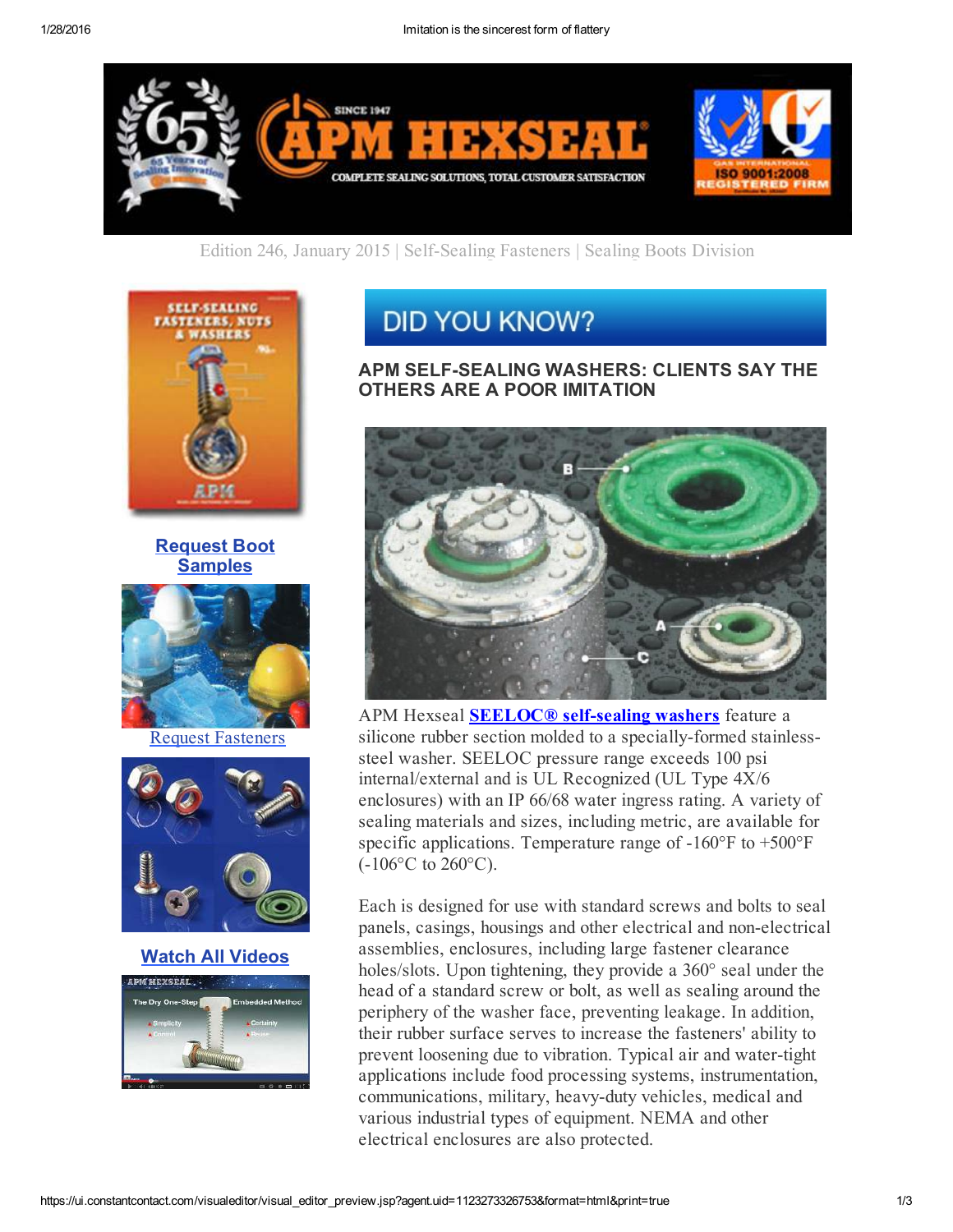

# Download Literature



#### 1/28/2016 Imitation is the sincerest form of flattery

SEELOC washers are available with outside diameters of 1/2, 1 and 1 1/2 inches and 14 and 25.4 mm, for screws/bolts having imperial thread sizes from #6 through 1/2 inch and metric thread sizes from M3 through M12.

#### APPLICATION IDEA Using a SEELOC® Washer on a Hinge Use a standard lock-nut to secure a SEELOC®



High-Pressure Self-Sealing Washer. SEELOC®s work equally well as with conventional screws or bolts.



## WHAT IS THE EXTERNAL PRESSURE THE ARMORED SWITCH SEALING BOOT CAN ENDURE?



Toll Free: 800-498-9034

#### Email: info@apmhexseal.com







The Armored Switch Boots are designed to handle external pressures up to 1,500 psi (103bar), and temperatures from -80°F to  $+400^{\circ}$ F (-62 $^{\circ}$ C to +204°C). The external actuator mechanism is armor plated with 300 series stainless steel that protects an internal elastomeric sealing membrane conforming to A-A-59588. Manufactured to stringent specs of MIL-

DTL-5423, it is IP66/68 ingress rated and UL Recognized. These harsh environment specs make it an ideal candidate for extra protection, while converting an unsealed pushbutton switch's actuator to a rugged sealed actuator. Ideally suited for use in food, beverage, dairy and meat/fish packing processing plants, pharmaceutical and petrochemical plants, medical, military, marine and transportation equipment.

Combat ready for most harsh workplaces, HEXSEAL® Armored Switch Boots are now available in two versions: p/n 1238/1 SS with a .750 inch diameter head, and p/n 1238/2/5 PNDY which features an oversize 1.250 inch diameter head; and p/n N1030A toggle style silicone rubber boot that is covered with a bonded nickel-plated brass cap. All boots operate smoothly even with a gloved hand.